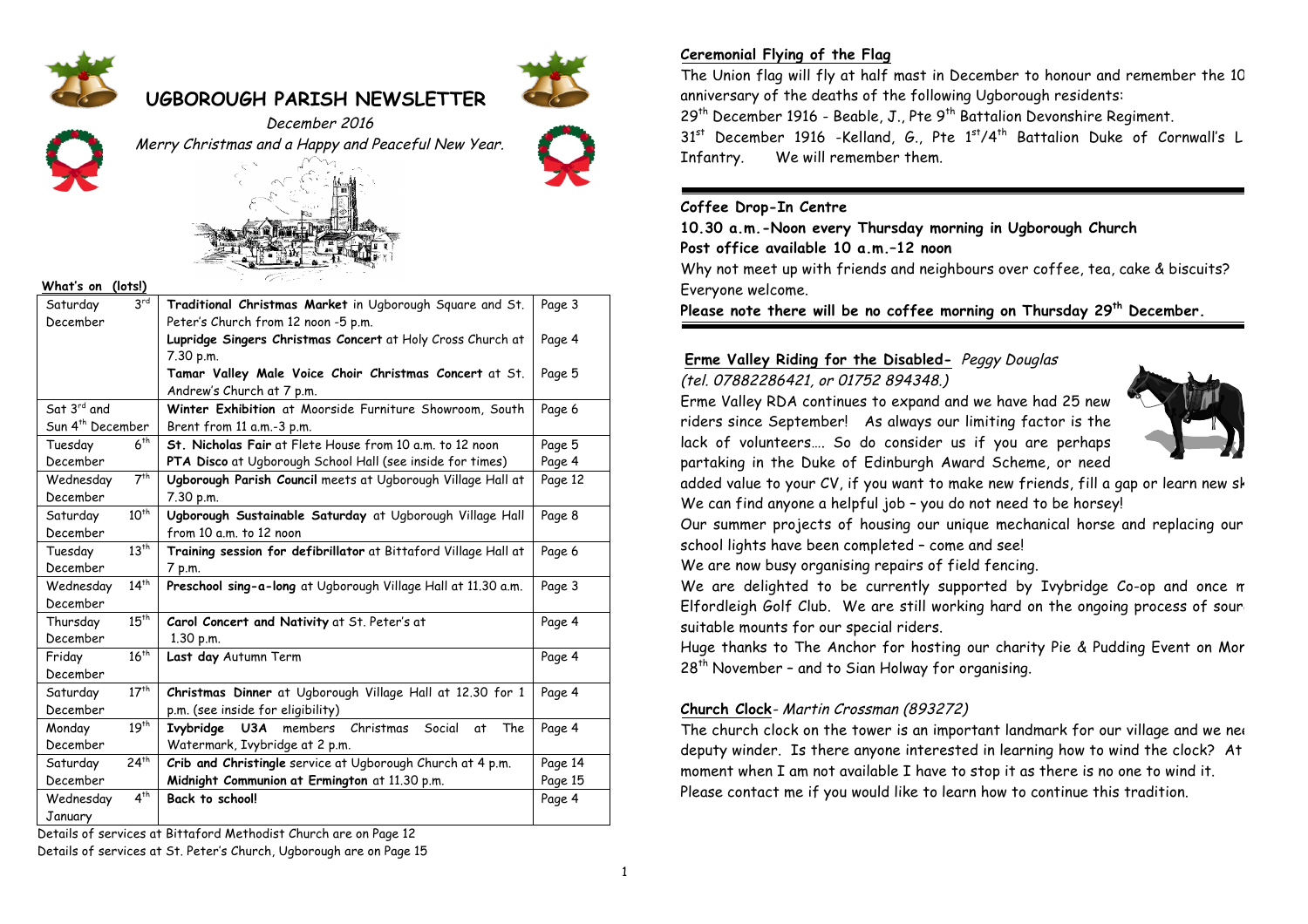#### **Ram Roast and Quiz Evening**

The Ram Roast and Quiz evening was a huge success and raised much needed funds for the church (over £900). Thanks to all concerned in organising it, but especially Sue Johns and the rest of the Johns family, Clive and Helen Hart and all who helped in the provision of the food, preparation and clearing up afterwards. A wonderful village event!

**Ugborough and Bittaford Pre- School**-(incorporating breakfast club and after school club) Charity Number 1043499-Catherine Gwynne

Contact 07763215455

#### **admin@ugboroughandbittafordpre-school.org.uk**

Open 8 a.m.-6 p.m. Monday – Friday during term time in Ugborough Village Hall Baby and Toddler Group – Monday 10 -11.30 a.m.

The children have been making a poppy from red leaves which you may have seen in the church on Remembrance Sunday.

They made fireworks pictures with marbles rolled through paint. Holly loved adding copious amounts of glitter to hers, and rockets with streamers to tie in with fireworks night (which Bethan enjoyed watching from indoors - she liked the pretty roman candles but was scared of the bangs!).

Our Christmas day out this year will be to Pennywell Farm where the children will watch to the nativity story (complete with animals) as well as meeting Father Christmas. We wonder who will be brave enough to sit on his lap this year! See you all at the Christmas Fair on December  $3<sup>rd</sup>$  where we will have our organic soup stall (thanks Alex and Riverford), roasted chestnuts, popcorn and a photobooth- we are delighted our new committee members are so enthusiastic and creative!!

You are all welcome to join our Christmas Sing-a-Long on Wednesday

14th December at 11.30 a.m., followed by tea/coffee and mince pies. Look forward to seeing you there!

#### **Traditional Christmas Market**- Philomena Jones

The Traditional Christmas Market will be held on 3<sup>rd</sup> December from 12 until 5 p.m. in The Square and the church this year offering a full range of local crafts and food stuff.

The Bell ringers will be selling hot turkey rolls and mulled wine. Church ladies are selling cakes (donations required - see Val Mulcrone or Flo Crossman for more details). Pre School have a roasted chestnuts, popcorn and soup stall as well as a fun photo booth.

There will also be a traditional children's carousel and ginger bread hut for those of you nostalgic ones. Also a Vintage tea van and lots more.

Please come along and support this event. All money raised will be split betw church bells and village hall.

If anyone would like a pitch then please contact **philomenabjones@aol.com.**

# **Christmas Dinner-** Philomena Jones (Sponsored by Ugborough Sustain Saturdays)

The Christmas Dinner for all residents who are drawing a state pension will t place on Saturday 17th December at 12.30 for 1 p.m. in the Village Hall.

It is free but it would be appreciated if those who can afford it bring a bottle share. This is an opportunity for everyone to get together and celebrate Christ but not let's forget the lonely.

#### **The Beacon Federation -** Executive Headteacher - Mrs. Jane Byrne Ugborough Primary School.

The weeks are truly running away with us all and before we know it we will be seeing in the New Year! The whole school will be celebrating Christmas when we sit down a traditional Christmas Lunch on Wednesday 7th December. You are very welcome to our Carol Concert and Nativity which this year will be in the afternoon of  $15^{th}$ December from 1.30 p.m. in the church.

Events for your diaries-

Tuesday 6th December - PTA School Disco – School Hall KS1 4.30-6 p.m. & KS2 6.30-8 p.m.

Thursday 15<sup>th</sup> December - Carol Concert and Nativity at St Peters, Ugborough from 1.30 p.m.

Friday 16th December - Last day of Autumn Term Wednesday 4th January 2017 **-** Back to school

#### **Ivybridge U3A** - Jean Sherrell

The Christmas Social of Ivybridge U3A will be held on Monday December 19th at 2 p.m. in the Watermark. U3A Members will be enjoying their annual social v Mince Pies, Raffle and Quiz.

#### **Christmas Concert**

MAGNIFICAT – the Lupridge Singers Christmas Concert at Holy Cross Church, Newton Ferrers on Saturday, 3rd December at 7.30 pm Music by Vivaldi, Stanford & Sammartini with Christmas Carols & Readings Admission £10 in Advance, On the Door £12 Tickets from Tubbs Pharmacy, Newton Ferrers and Pickles of Modbury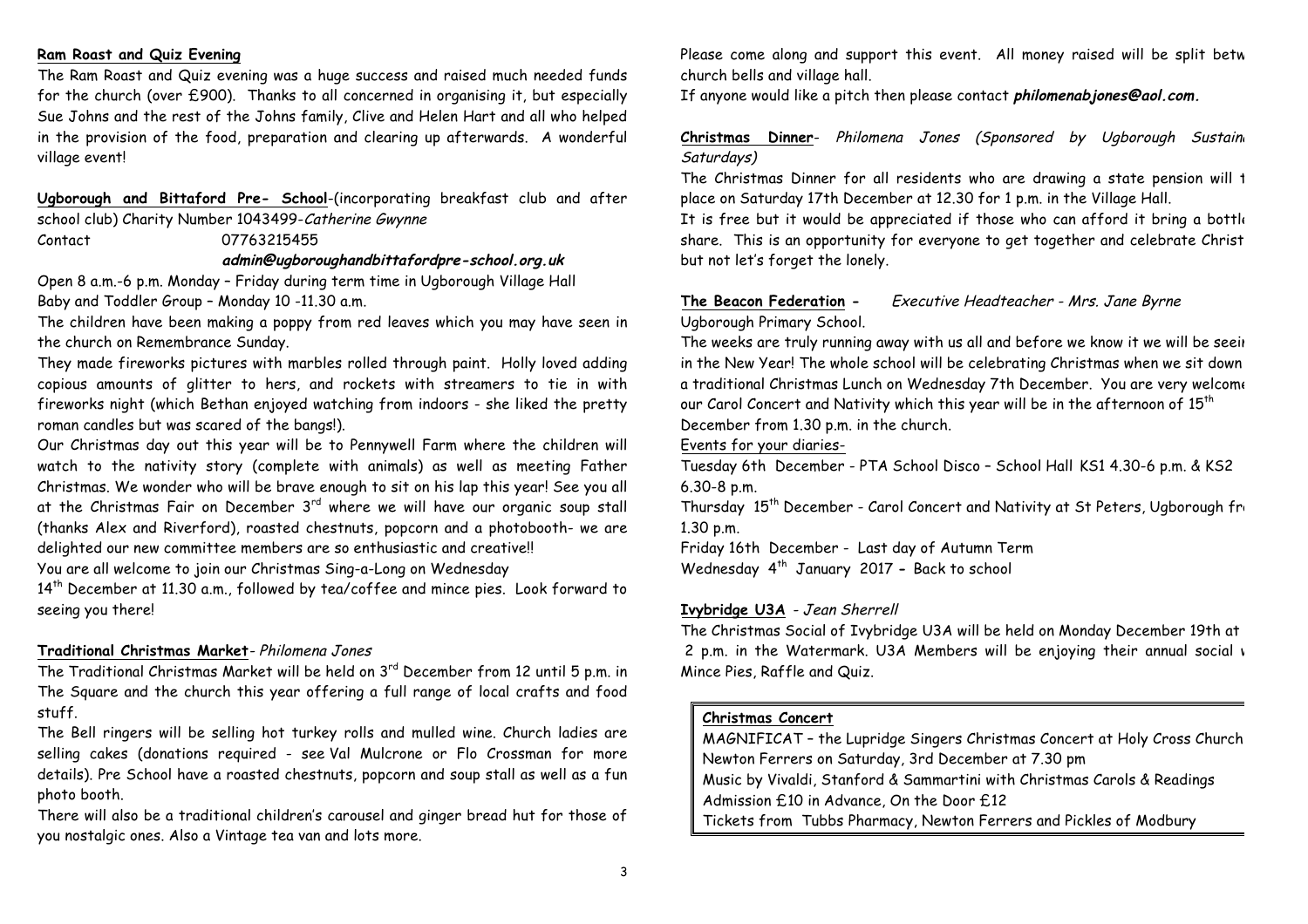## **Christmas Concert**

Tamar Valley Male Voice Choir Christmas Concert at St Andrew's Church, Harberton, Nr. Totnes on Saturday 3<sup>rd</sup> December at 7 p.m.

Tickets £7.50 to include cheese and wine after concert.

Tickets from Sue Mahon (01803 866554) or Freda Wheat (01803 840725) or on the door.

Supporting Friends of St. Andrew and Rowcroft Hospice.

#### **Ugborough Dramatic Society Panto 2017**

Hurry, hurry get your panto tickets for Ugborough Dramatic Society's performance of Snow White and the Seven Dwarfs

In Ugborough Village Hall

Choose your day- Wednesday  $1^{st}$ , Thursday  $2^{nd}$ , Friday  $3^{rd}$  and Saturday  $4^{th}$ February 2017

Doors close at 7.15 prompt for a 7.30 sharp start.

Tickets £7.50 adults, £5 children available from-

Susan Williams, email- **susaninxite@me.com** text 07941247207 or at 3, The Square, Ugborough (Cheques made payable to – Ugborough Dramatic Society)

#### **December Diary at the Horse and Groom Bittaford**

1st December- monthly Fun Quiz +Turn on the Christmas Lights illuminations 7th to 23rd December: Christmas Fayre Menu available- Bookings essential 18th December: Family Christmas Quiz and Christmas DRAW from 6 p.m. 21st December: Mummers Play performance by the Plymouth Morris Men from 7 p.m. 24th December: Christmas Eve SANTA's Visit at 4 p.m. followed by an evening of Christmas Carols with Mince pies and mulled Wine.

26th December: Boxing Day Live Music with "Rick the Stick" from 8 p.m.

31st December: New Year's Eve Fancy Dress Party and Live Music with "Off the Cuff" 8' til' Late

See you there..... Merry Christmas and Happy New Year From All at the Horse and Groom.

#### **St. Nicholas' Fair** Ian McClure

Just a reminder that St. Nicholas' Fair is being held at Flete House on Tuesday 6<sup>th</sup> December from 10 a.m. to 12 noon. Hope to see you there!

# **Royal British Legion Poppy Appeal**- Francis Douglas

This year £475 was raised in the Ugborough Parish for The Royal British Legion Poppy Appeal. Individual collecting points have been informed of the totals raised their premises. In addition to this, the Sunday Remembrance service was well attended and the collection raised a further £210 for service charities. Also many thanks to Taff for helping me, as I was unable to collect boxes etc.

#### **Bittaford Defibrillator**- Laurie Nelson

The porch area of the village hall now houses a defibrillator which is a machine 1 can be used by people with no medical background to provide initial emerge treatment to suspected heart attack victims.

All that is required to operate this machine is some basic training and whilst the h is that the defibrillator remains unused we do need a group of volunteers from village to undergo the training and to agree to have their names "posted" as conto in the event of an emergency.

A training session, which will last for around one hour, has been arranged for **13th December in Bittaford Village Hall, starting at 7pm - so please** consider doing y bit for the community! Age is no barrier but it would be a boost for some of older, regular village volunteers to see some younger faces becoming involved in initiative.

If you need any more information, or indeed reassurance, you can contact La Nelson on 01752 895868. (Thanks also to Carole Howard who also provided some this information).

#### **Winter Exhibition**

Ugborough-based artists Sara and Graham Gilbert are taking part in the Wir Exhibition at Moorside Furniture Showroom, Unit 8, Brent Mill Industrial Park, Sc Brent on  $3^{rd}$  and  $4^{th}$  December, open 11 a.m. to 3 p.m. on both days. Sara will showing her paintings and monoprints and Graham his Photographic Art alongs traditionally built furniture by Colin Ross (who also makes wonderful jewellery bo and turned bowls), jewellery by Fiona Cocks, pewter and copperwork by Sar Litchfield, illustrations by Paul Stratton, lampshades by Suzi Davies, and pottery Giulia Matthews. Plenty of free parking, refreshments. Sorry but no disabled access.

#### **Shoebox appeal**

Over 30 shoeboxes were blessed at the church service on  $13<sup>th</sup>$  November. wonderful effort! Thanks so much to Kate Brampton for organising so efficier and to you all for your generosity.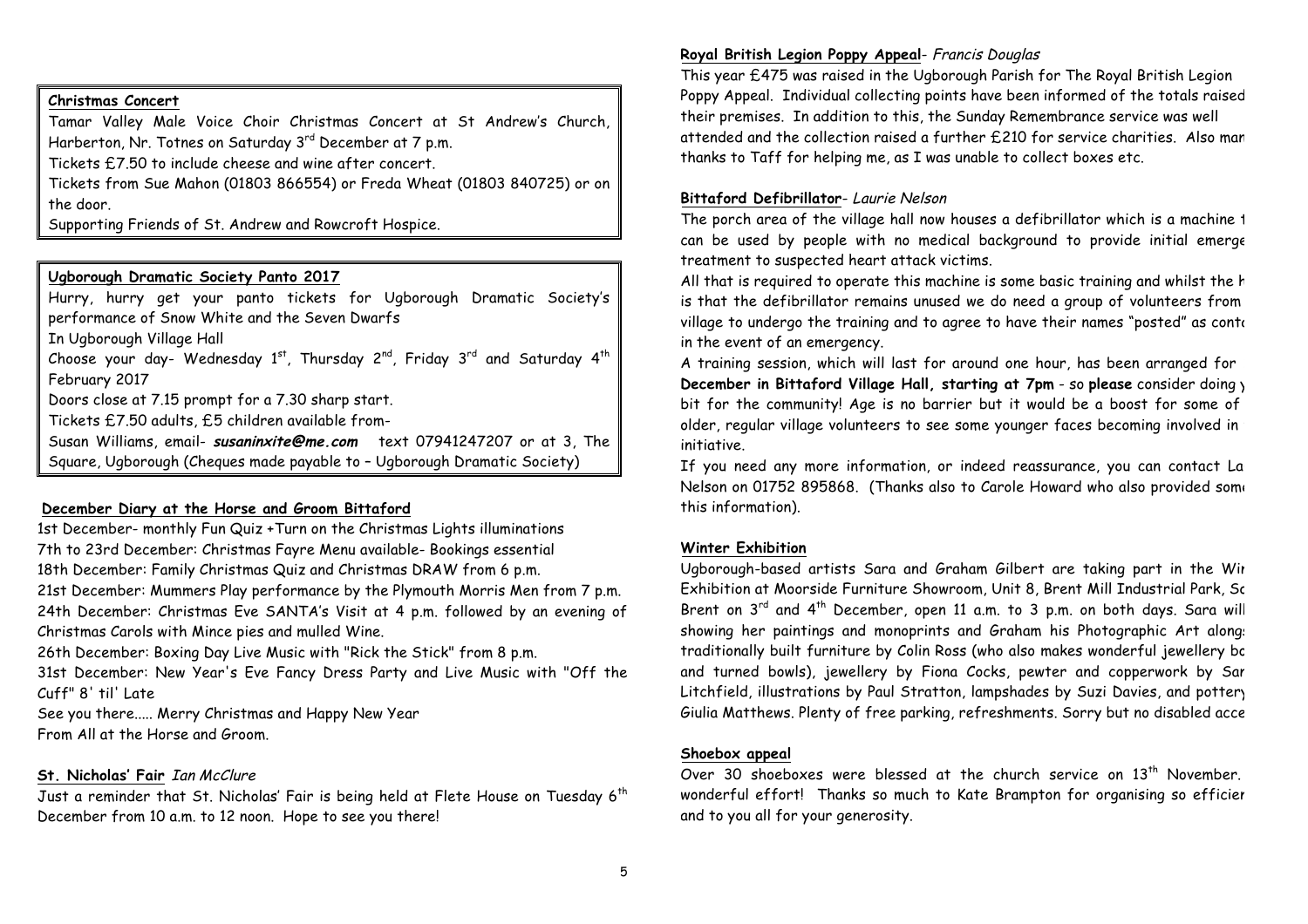#### **Rainfall at Shellwood Hill** George Arnison

Well, it's turning into a fine autumn, and in October I recorded just 80.5mm (just over 3") of rain at Shellwood Hill. This was the driest October since I started keeping records in 2010, and compares to the last four of 99mm (2015), 179mm (2014),, 244mm (2013) and 182mm (2012).



### **Beryl's Bookworms** – Norma Roe



Our book for November was The StoryTeller by Jodi Picoult. This is her  $20<sup>th</sup>$  book and as always is about 'an issue'.- this time

the Holocaust. Sage Singer, herself undergoing grief therapy,

befriends an old man who's particularly beloved in her community. Josef Weber is everyone's favourite retired teacher and Little League coach. They strike up a friendship at the bakery where Sage works. One day he asks Sage for a favour- to kill him. Shocked, Sage refuses... and then he confesses his darkest secret—he deserves to die, because he was a Nazi SS guard. To complicate the matter, Sage's grandmother is a Holocaust survivor.

The themes of this book are redemption and forgiveness and it is told from 4 different viewpoints and times. It is often emotionally devastating although there are some lighter touches.

Most of the book group really admired the book and it made them think about a difficult and important subject, which certainly should not be forgotten. However there was a small minority who are not Picoult fans, despite her undeniable popularity, and preferred other Holocaust books, such as Markus Zusack's The Book Thief. Average score 4 out of 5.

……Now it's party time!

#### **Ugborough Sustainable Saturdays** Sarah Scanlon

The days are getting cooler and the nights are drawing in and even though we may want to face up it, our thoughts are starting to turn to suitable presents we can for friends and family for Christmas.

Before you go on line or face the shopping centres, why not come and see what  $U$ has to offer? We are very lucky to have so many talented artists in the a attending USS producing original, and beautiful items. We also have a selection seasonal foods and preserves and fresh food that can be frozen for a later c during those busy holiday periods. Give USS a try, you may be pleasantly surpri: The next date is December  $10<sup>th</sup>$  from 10 a.m. to 12 noon in the Village Hall.

You may have noticed over the past couple of months that we have been increa our postings on our face book page

(www.facebook.com/ugboroughsustainablesaturdays) and now we have Wi-Fi at hall, it has enabled us to stream photos and videos for you to instantly see who happening that particular day.

Our Digital officer (Ashley) is working on an exciting project that he hopes to have place during the next couple of markets. He will be setting up a "photo booth" wh people of all ages can have their photo taken or a video made and they can have t comments and thoughts about USS recorded. So if you fancy being on the Ugborough Celebrity A list or just fancy having your say, then please see Ashley or any of Committee members to book your session.

#### **Sports Report -** Janner Motson

With interim manager Gareth Westgate at the helm the Uggies have turned t season around with several good performances and even the hint of a goal. Loc Trump Trumperson over from the States has been a whirlwind favourite with crowds, whilst Norwegian striker Nev Erskor has been injured. Meanwhile in Boardroom there were accusations of fraudulent e-mails threatening to de-rail p for the new 20-seater stadium. Working with the council and local financiers Board is compiling a bid for several pounds to get the stadium ready Christmas…but they did not say which year.

Out on the pitch the youth set-up has invested in additional coaching and the  $U$ now sit second in the table as we approach the half-way mark. Manager, A Tooavem, told Sports Report: "I took a pay cut to come here, but I knew challenge. If they said I walked on water some fans would say it was becaus couldn't swim. There is nothing between the teams in this division except the po difference. The Uggies are a top club, but not a top, top. top one. Folk ask why a do it and I tell them it is because I was a useless player." Good luck to the U then….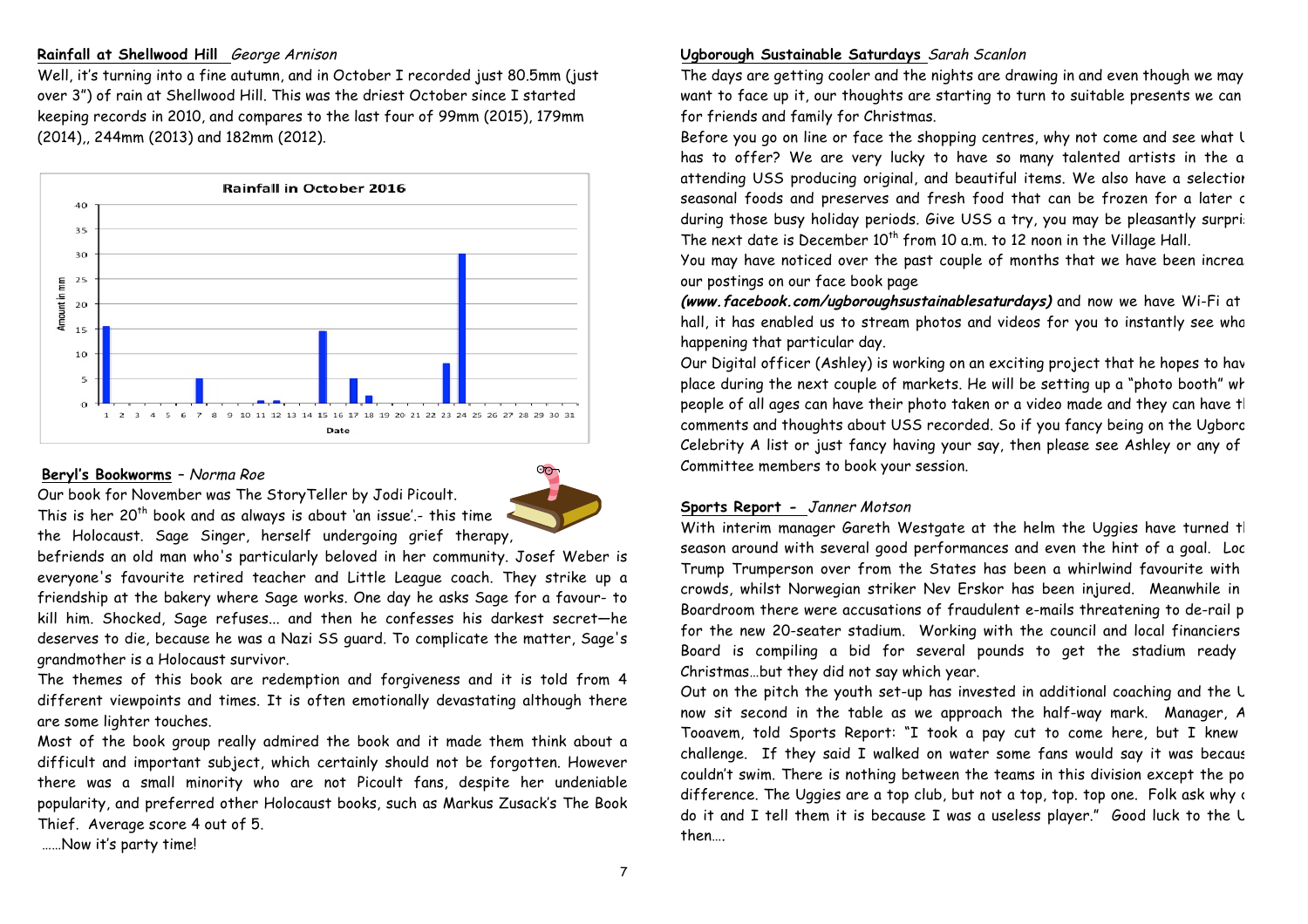

**Your Stars Tonight**. The steamed dietor is crouched expectantly over her lap top. She tautens and then announces "It's another email from 'Disgruntled of Donkey Lane' about the Newsletter". I put on my concerned of Ugborough voice "Not another outbreak of shock horror

dog mess – I will organise a vigilante group straight after tiffin". I am fixed with a gimlet stare and know that I have a problem. "They want to know why there was no warning of the Super Moon in the November issue"

I admit to being bemused by the media frenzy whipped up about this event in a month when we might have had other things to worry about. Every month the moon goes round the earth in a squashed circle (or technically an ellipse) orbit so that the distance between us varies between a mere 221,000 miles to 252,000 miles. When it is at its closest it appears about 7% larger and 15% brighter than average. What made the "Super Moon" unusual was that it coincided with a full moon which rarely happens – the next time will be in 2034. But what rather undermines the "SuperMoon" hype was that most people (including me) would not visually notice any difference – because the eye and brain has nothing to compare it with.

What does make a noticeable difference is our judgement of how large the moon (especially a full moon) is when it is low in the sky. Then even "proper" astronomers will claim that the moon is bigger. Interestingly it turns out that this just is not true – take a photograph of the low full moon and then one later in the evening and the two images will exactly superimpose. What is actually happening is that when the brain sees something big and just above the horizon it assumes that it must be closer than something high in the sky and then insists that the optical allusion is real.

And of course the other problem was that this is Ugborough so on the big night we can almost certainly guarantee an overcast murk interrupted by occasional drizzle.

But we astronomers are forever optimistic and there is another moon event coming up at 9 p.m. on  $12<sup>th</sup>$  December when the moon ploughs a path through the constellation of Taurus. You might think that since the moon is quite a big thing, and there being thousands of stars, then it is quite a common occurrence for the moon to pass in front of (or to be technical – occult) a bright star. In fact it is happens less than once a month and I have only managed to catch it once. Viewed through a telescope or binoculars it is quite startling how the dark edge of the moon approaches the star and then almost instantaneously the star disappears only to reappear on the other side of the moon about an hour later.

This time the moon will occult at least four bright stars – so let the moon shine on the righteous on 12<sup>th</sup> December!

#### **Vital Ivybridge hearing aid service to end without new volunteer support**

Action on Hearing Loss (formerly RNID) is urging local people to join the charity volunteer team in Ivybridge to help continue the delivery of vital support for people who are deaf or have a hearing loss at their hearing aid support service, wl currently faces closure.

The Hear to Help service, which operates in Ivybridge Library and has been runing on a monthly basis for four years, helps local residents to make the most out of tl hearing aids by offering advice and practical support, such as re-tubing and batteries. Based within the local community, it allows those with hearing aids supp by Derriford Hospital to access this vital maintenance closer to home than hospital, saving them time and giving them a chance to get valuable guidance from trained volunteers which run the service.

Without new volunteer support, the service faces permanent closure. Action Hearing Loss is therefore urging local people to get in touch if they can give hours of their time each month. The charity will provide training and guidance volunteers, regular support meetings, equipment, expenses, opportunities to deve new skills and the chance to meet other like-minded people.

The drop-in clinic is held at Ivybridge Library, Erme Court/Leonards Road, Ivybrid PL21 0SZ on the second Thursday of every month, 2 p.m. – 4 p.m.

To register your interest in volunteering for the charity and for more informat contact John McCormack on telephone 01752 228657 or **john.mccormack@hearingloss.org.uk**

#### **Ugborough Neighbourhood Development Plan Working Group – December 2016 Update-**George Beable

Our latest, amended, draft Ugborough Neighbourhood Development Plan has ended its South Hams District Council six week public consultation period (Regula 16).

By the time of this Newsletter we would expect SHDC to have collated any respor and sent them to the ND Plan Working Group for consideration.

Where appropriate, responses will be used to amend the draft Plan before it c forward for inspection followed by public referendum.

Please take time to look at our latest draft Plan as it progresses through these r stages.

The Plan, and associated documents, can be found on our website **www.ugboroughplan.org**, along with regular updates on its progress. Kind Regards, George Beable (Chair, Parish Council).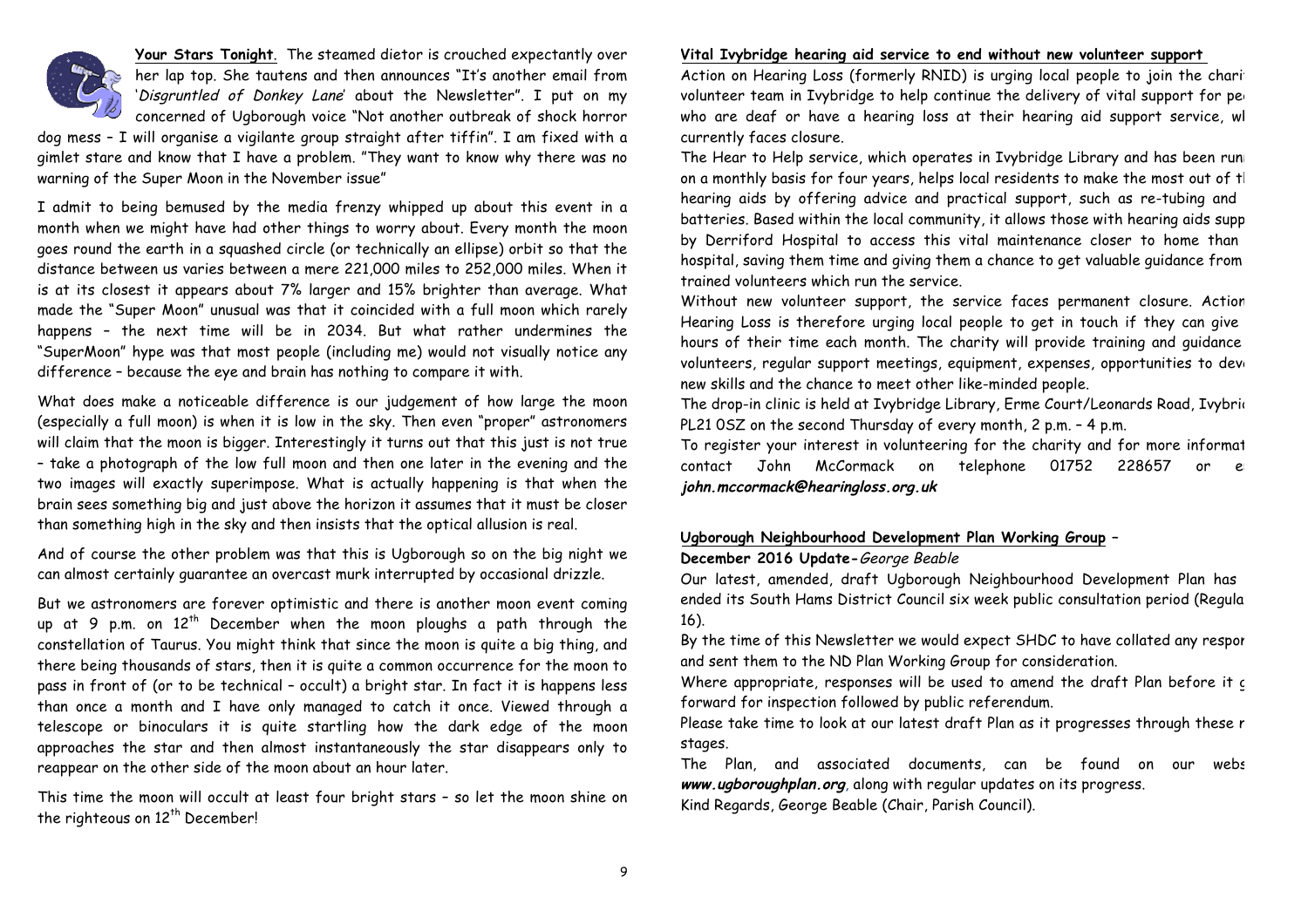#### **Ugborough Parish Council**

Clerk: Sarah Woodman Tel: 01364 661127 Email: **ugboroughpc@yahoo.co.uk** Website: **ugboroughparishcouncil.gov.uk**

Great news - Ugborough Parish is to remain whole! South Hams District Council has undertaken a Community Governance Review (boundary review) – with the possibility of losing the area to the far west of the Parish to Ivybridge. Ugborough Parish Council objected to the proposal and, in order to maintain community, SHDC has decided not to change the area of Ugborough Parish.

**The Draft Neighbourhood Plan** will have completed its Regulation 16 Consultation by the time you read this. Providing SHDC is happy, the next step is to proceed to examination by an external examiner.

**The travellers at Hillhead** are causing such a headache that Councillors have requested an update at each Parish Council Meeting. DCC & SHDC still seem to be going round in circles, but efforts are being made to find the travellers an alternative site – which can be seen as limited progress.

**Planning application** recommendations are given in italics below. Where the Parish Council raises 'No objection', SHDC has asked that we use the term 'Neutral':

- Readvertisement with some reserved matters for residential development of 4 dwellings with associated access etc at Ivydale, Godwell Lane, Ivybridge Neutral. Concern raised that land may be required for an eastern access onto the A38
- Widen the gate by 47cm, using existing stone and replacing all the corner stones as existing at The Manor House, The Square, Ugborough Neutral
- Replacement of existing redundant farm building adjacent to Wool Barn, Langford Barton, Ugborough Neutral, subject to a condition restricting usage to storage and garaging
- Reserved matters following outline approval for erection of bungalow to serve Ivybridge Equestrian at Ivybridge Equestrian, Davids Lane, Ivybridge Neutral
- Conversion of redundant barns to 2 habitable dwellings at Cleeve Farm Barns, Ivybridge Neutral
- Retrospective application for garage not built in accordance with previous consents and addition of open sided log store to east gable end of garage at The Linhay, Haye Farm, Ludbrook Neutral, subject to screening of a bank and native planting

**Bittaford** was the focus of discussion, as a list of environmental concerns were highlighted, including fly tipping and brambles overgrowing the pavement – which the Clerk will follow up. Concern was also expressed at the low height of the retaining wall next to the bus stop, which could be potentially dangerous.

**BT phone boxes** are likely to disappear at Wrangaton, Godwell Lane and Bittaf SHDC and Dartmoor National Park Authority are asking for feedback, with the f notification being made in mid-December. As none of the phones received much and no alternative uses could be suggested, the Parish Council decided not to ob to the proposals.

Council Tax Support Grant from SHDC is likely to decline by nearly 10% year year until 2019/20, when the likely grant will be £497. This means the Parish Cou may need to make up the shortfall by increasing its Precept from your Council  $T_0$ something to consider when it decides on the budget in January.

Town and Parish (TAP) grant applications must be submitted by the 16 December, and any ideas would be most welcome as the Parish Council will be discussing submission at the December meeting. The rules of this scheme require that they for one-off capital expenditure and/or revenue costs (some day to day co temporary items, events etc). Priority is given where Parishes work together to solve local issues, as catalyst funding for a new project. Repeat funding is not consider which is disappointing.

The Dartmoor Local Plan consultation is open for comments until the 16<sup>th</sup> Deceml For more details, go to www.dartmoor.gov.uk/planning/pl-forwardplanning/loc **plan-review**

Winter has arrived, and SHDC has provided a comprehensive quide on how to a<sup>t</sup> all the hazards of this season - go to www.southhams.gov.uk/readyforwinter. C lighter note, the Parish Council will be providing the Christmas tree in Ugboro Square and contributing towards the cost of decorations in both Ugborough Bittaford. Merry Christmas!

**The next Parish Council Meeting** will be held on Wednesday 7<sup>th</sup> December, star at 7.30pm - Agenda and minutes will be displayed on the noticeboards and website.

**Bittaford Methodist Chapel** Jutta Berger 01752 698381

Please come and join us - we look forward to welcoming you. Our services star at 10.30 a.m. unless otherwise stated.

Sunday December  $4<sup>th</sup>$ - Rev'd Simon Leigh (To include Sacrament of Hol Communion)

Sunday December 11<sup>th</sup>- Mr. Mike Cade

Sunday December 18<sup>th</sup>- United Service at Ivybridge at 6.30 p.m.

Sunday December 25<sup>th</sup>- United Service at Ivybridge

Our Hall is available for hire. We have a small Tea Kitchen. All enquiries contact:

Jutta Berger as above or e-Mail to: **juttaberger@tiscali.co.uk** Every Friday

10 a.m.-12 noon-Green Pastures Coffee Bar for families with small children.

11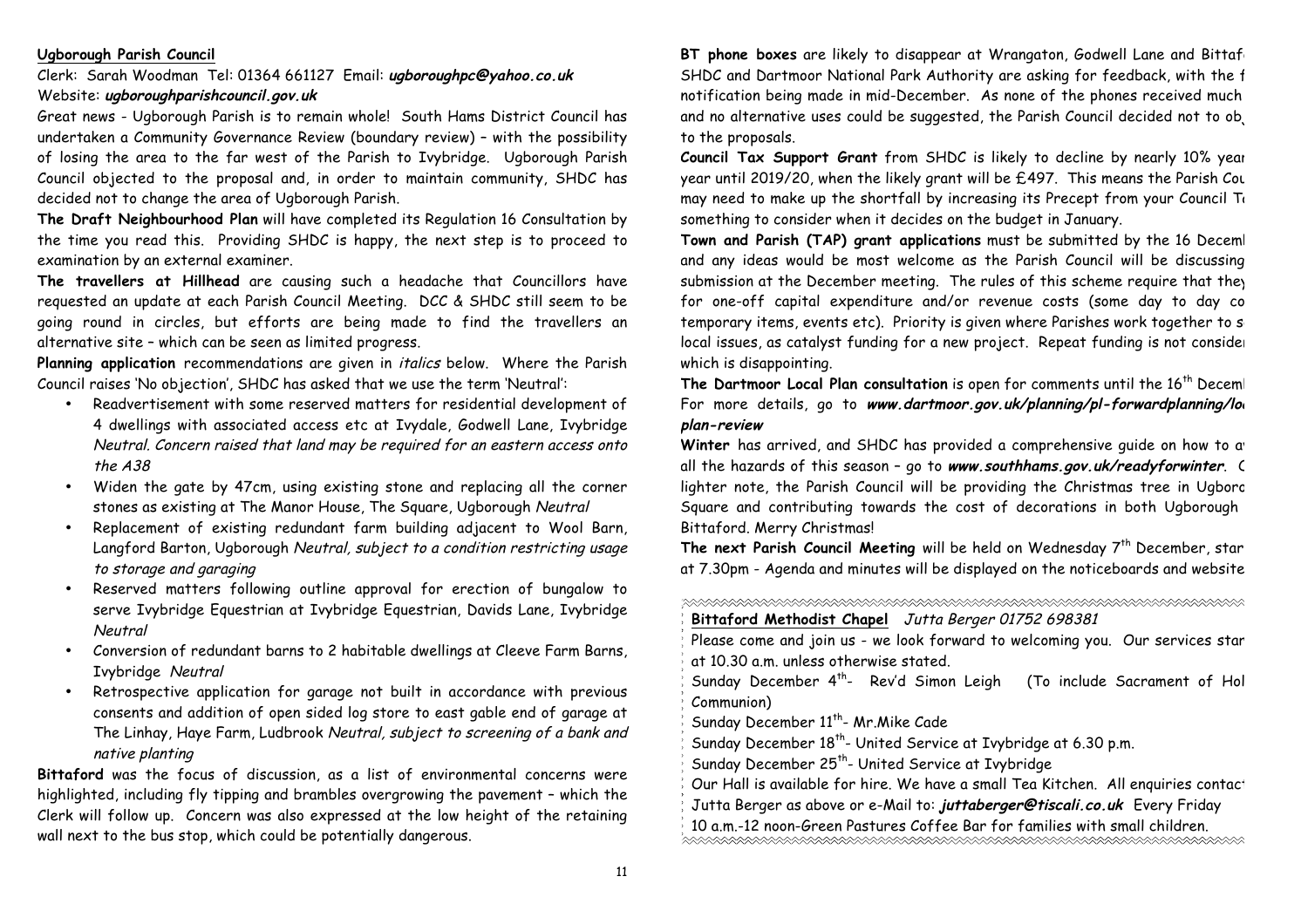## **St. Peter's Church, Ugborough**

Harberton Vicarage November 8<sup>th</sup>

To our dear friends across the Three Rivers Mission Community

We thank you from the bottom of our hearts for the wonderful send-off you gave us on Sunday; we were truly overwhelmed by your enormous generosity and by the extraordinarily kind remarks you made and messages that were in your cards. How very blessed we have been to live, work and minister with such a fantastic group of people!

We thank you for all the times we have spent in each parish and the ready welcome you gave us when we first arrived and then as the Mission Community came into being and our horizons widened. Although we obviously haven't lived in 6 of our communities we have always felt welcome and have enjoyed your company at fetes and concerts, lunches and coffee mornings, flower shows and dramatic productions etc. etc. and I have loved the stimulus and fun of going into our schools on a regular basis.

(Can I share one amusing moment? – I took our two year old granddaughter to an assembly at Harbertonford, when I had been asked to talk seriously about the loving and forgiving nature of God the Father, so embarked on the Parable of the Prodigal Son with due solemnity in my tone. We arrived at the country far away & headed to the pig farm, at which point Ioni, sitting on my lap, piped up, "Oink, oink". Let's just say the solemnity evaporated & the children loved it.)

Above all, we thank you for accepting us into your lives and homes, often at moments of great gladness or sorrow and for our regular times of worship and study. I can't begin to tell you what an enormous privilege this is, as we journey together towards our heavenly home - growing, learning, sharing, sometimes struggling, occasionally falling by the way, crying and laughing. We thank you for all the support you have given us on this journey; I was particularly grateful for the teamwork and enthusiasm you all offered in the time between John and Kathy's departure and the arrival of David and Heather.

We came expecting to serve for five years and have stayed for nearly ten, so you can see how much we have enjoyed your company and the beauty of this part of Devon. Now we must turn our thoughts to the seaside again; we shall have a wonderful view over Lyme Bay and up to Haytor, so please come and visit us and enjoy that; the kettle will be at the ready…and do, please, keep in touch.

Our address will be 1 Elm Grove, Teignmouth TQ14 8SA & the phone number 01626 778265. We hope our e-mail will remain the same (please, BT!) – **pgandcmsl@btinternet.com**

May God bless you and keep you, make his face shine upon you and be gracious to you, lift up the light of his countenance upon you and give you his peace now and always. With our love, Philip and Caroline

# **A letter from our Priest in Charge- Rev'd David Sayle**

#### Dear Friends,

We haven't even got to Advent yet and I am sitting at my computer, thinking about Christmas article for the magazine, when it occurred to me that we have spent last few evenings marvelling at a 'supermoon' and then it dawned on me that our services this year will be entitled, "Follow the Star" and however strong or otherv your belief is, I think Jesus was a "Star".

What he did, what he said, all these years later are still very powerful and challe us to follow a better path in life. Even if you struggle with the church and its hist which, at times, has strayed far too far away from Jesus' teachings, you still car avoid the fact that his teachings are profound and I suggest life-enhancing.

So amidst all the frantic preparations of Christmas, I invite you to use the season Advent, to take time to reflect on just some of the aspects of what Jesus said did. You may even find them helpful and remove a lot of the needless stress that create for ourselves, as he shows us what is important, what is of real value and w really matters.

What continues to speak to me, is that the Christmas message is still so very sim It is Emmanuel - God is with us. So I hope that at this Christmas time you will join me in celebrating his birth. For He is with you and me, and no matter how weak or strong, how existent or non-existent our faith is, God is with us, and so may I v you and your families a very Happy Christmas when it comes. Yours ever, David

# **Crib Service** including **CHRISTINGLE**

at Ugborough Church on Saturday 24th December at 4 p.m. for all the family, with oranges, sweets and glow sticks. We will make the Christingles as part of the service! This year we are collecting funds for The Children's Society



|  |  | THERE WILL BE NO MESSY CHURCH THIS MON |  |  |
|--|--|----------------------------------------|--|--|
|  |  |                                        |  |  |